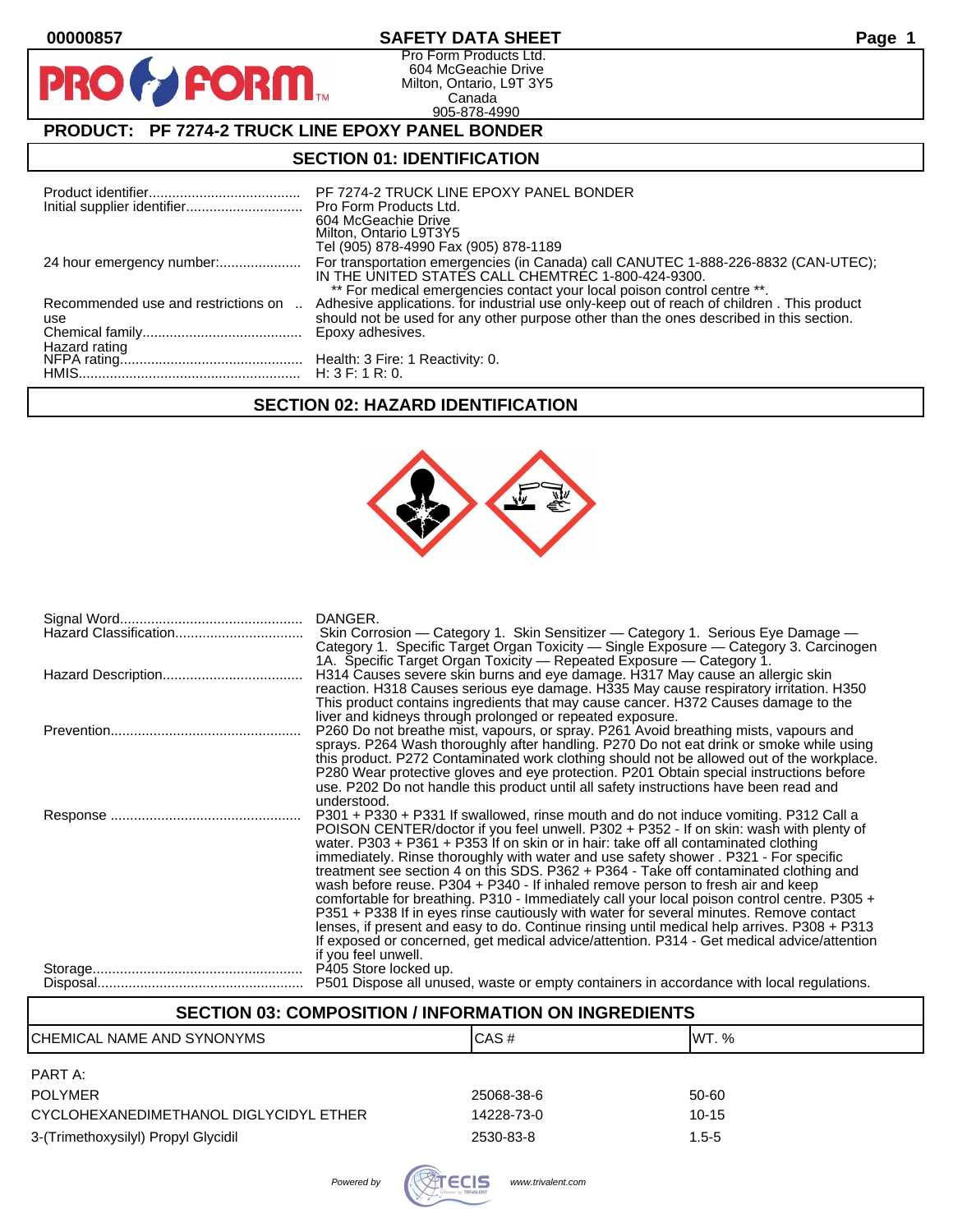# **SECTION 03: COMPOSITION / INFORMATION ON INGREDIENTS**

| Cristobalite (SiO2)                            | 14464-46-1    | $1 - 1.5$   |
|------------------------------------------------|---------------|-------------|
| Quartz                                         | 14808-60-7    | $0.5 - 1$   |
| Carbon Black                                   | 1333-86-4     | $0.1 - 0.5$ |
| PART B:                                        |               |             |
| 9,12-OCTADECADIENOIC ACID-BASED POLYAMIDOAMINE | 68541-13-9    | $30-40$     |
| Polyglycol Diamine                             | 4246-51-9     | $10-15$     |
| 2,4,6-Tris(Dimethylaminomethyl) Phenol         | $90 - 72 - 2$ | $5 - 10$    |
| 1H-Imidazole                                   | 288-32-4      | $1.5 - 5$   |
| 1,5-Pentanediamine, 2-methyl-                  | 15520-10-2    | $1.5 - 5$   |
| Bis-((Dimethylamino)methyl) phenol             | 71074-89-0    | $1 - 1.5$   |
| <b>CRISTOBALITE</b>                            | 14464-46-1    | $0.1 - 0.5$ |
|                                                |               |             |

# **SECTION 04: FIRST-AID MEASURES**

|                        | In case of contact, immediately flush eyes, keeping eyelids open, with plenty of water for at<br>least 15 minutes. Check for and remove any contact lenses, if safe and easy to do so.                                                                                                                                                                                                                                                                                                                                                                                                                                                                                                                                                                                                                                                                                                                                                                                                                      |
|------------------------|-------------------------------------------------------------------------------------------------------------------------------------------------------------------------------------------------------------------------------------------------------------------------------------------------------------------------------------------------------------------------------------------------------------------------------------------------------------------------------------------------------------------------------------------------------------------------------------------------------------------------------------------------------------------------------------------------------------------------------------------------------------------------------------------------------------------------------------------------------------------------------------------------------------------------------------------------------------------------------------------------------------|
|                        | Obtain medical attention.<br>Immediately flush skin with plenty of soap and water. Remove contaminated clothing.<br>Wash clothing before reuse. Do not peel solidified product off the skin. If irritation persists,<br>seek medical attention.                                                                                                                                                                                                                                                                                                                                                                                                                                                                                                                                                                                                                                                                                                                                                             |
|                        | If inhaled, remove to fresh air. If not breathing, give artificial respiration. If breathing is                                                                                                                                                                                                                                                                                                                                                                                                                                                                                                                                                                                                                                                                                                                                                                                                                                                                                                             |
|                        | difficult, give oxygen, obtain medical attention.<br>Do not induce vomiting. Rinse mouth with water. Give 1 to 2 glasses of water to drink.<br>Never give anything by mouth to an unconscious person. If spontaneous vomiting occurs<br>have victim lean forward with head down to prevent aspiration of fluid into the lungs. Get                                                                                                                                                                                                                                                                                                                                                                                                                                                                                                                                                                                                                                                                          |
| Additional information | medical attention.<br>Eye: stain for evidence of corneal injury. If cornea is burned, instill antibiotic steroid<br>preparation frequently. Workplace vapours have produced reversible corneal epithelial<br>edema impairing vision. Skin: this compound is a known skin sensitizer. Treat<br>symptomatically as for contact dermatitis or thermal burns. If burned, treat as thermal burn.<br>Ingestion: treat symptomatically. There is no specific antidote. Inducing vomiting is<br>contraindicated because of the irritating nature of this compound. Respiratory: this<br>compound is a known pulmonary sensitizer. Treatment is essentially symptomatic. An<br>individual having a skin or pulmonary sensitization reaction to this material should be<br>removed from exposure to any isocyanate. In the event of an incident involving this product<br>ensure that medical authorities are provided a copy of this safety data sheet. In all cases, if irritation persists seek medical attention. |

# **SECTION 05: FIRE-FIGHTING MEASURES**

| Suitable and unsuitable extinguishing                                                                              | Dry chemical. Carbon dioxide. In cases of larger fires, water spray should be used.                                                                                                                                                                                                                                                                                                                                                                                                                       |
|--------------------------------------------------------------------------------------------------------------------|-----------------------------------------------------------------------------------------------------------------------------------------------------------------------------------------------------------------------------------------------------------------------------------------------------------------------------------------------------------------------------------------------------------------------------------------------------------------------------------------------------------|
| media                                                                                                              |                                                                                                                                                                                                                                                                                                                                                                                                                                                                                                           |
| Specific hazards arising from the<br>hazardous product, such as the nature of<br>any hazardous combustion products | Oxides of carbon (CO, CO2). Oxides of nitrogen. Phenols. Formaldehyde. Other potentially<br>toxic fumes.                                                                                                                                                                                                                                                                                                                                                                                                  |
| Special protective equipment and<br>precautions for fire-fighters                                                  | Firefighter should be equipped with self-contained breathing apparatus and full protective<br>clothing to protect against potentially toxic and irritating fumes. During a fire, isocyanate<br>vapours and other irritating, highly toxic gases may be generated by thermal decomposition<br>or combustion. Cool fire-exposed containers with cold water spray. Heat will cause<br>pressure buildup and may cause explosive rupture. Heat will cause pressure buildup and<br>may cause explosive rupture. |

Unusual fire / explosion hazards............... Reaction between water or foam and hot MDI can be vigorous.

## **SECTION 06: ACCIDENTAL RELEASE MEASURES**

| Isolate area and keep unauthorized people away. Do not walk through spilled material.<br>Wear recommended protective equipment. Ventilate. Open windows and doors to allow<br>air circulation. Dike area to prevent spreading. The use of absorbent socks or spill pillows<br>may be required. Stop leak if safe to do so. Prevent runoff into drains, sewers, and other<br>waterways. |
|----------------------------------------------------------------------------------------------------------------------------------------------------------------------------------------------------------------------------------------------------------------------------------------------------------------------------------------------------------------------------------------|
| If temporary control of isocyanate vapour is required, a blanket of protein foam may be placed over spill. If transportation spill occurs in United States, call Chemtrec<br>1-800-424-9300. If transportation spill occurs in Canada, call Canutec at (613) 996-6666.<br>Large quantities may be pumped into closed, but not sealed, containers for disposal.                         |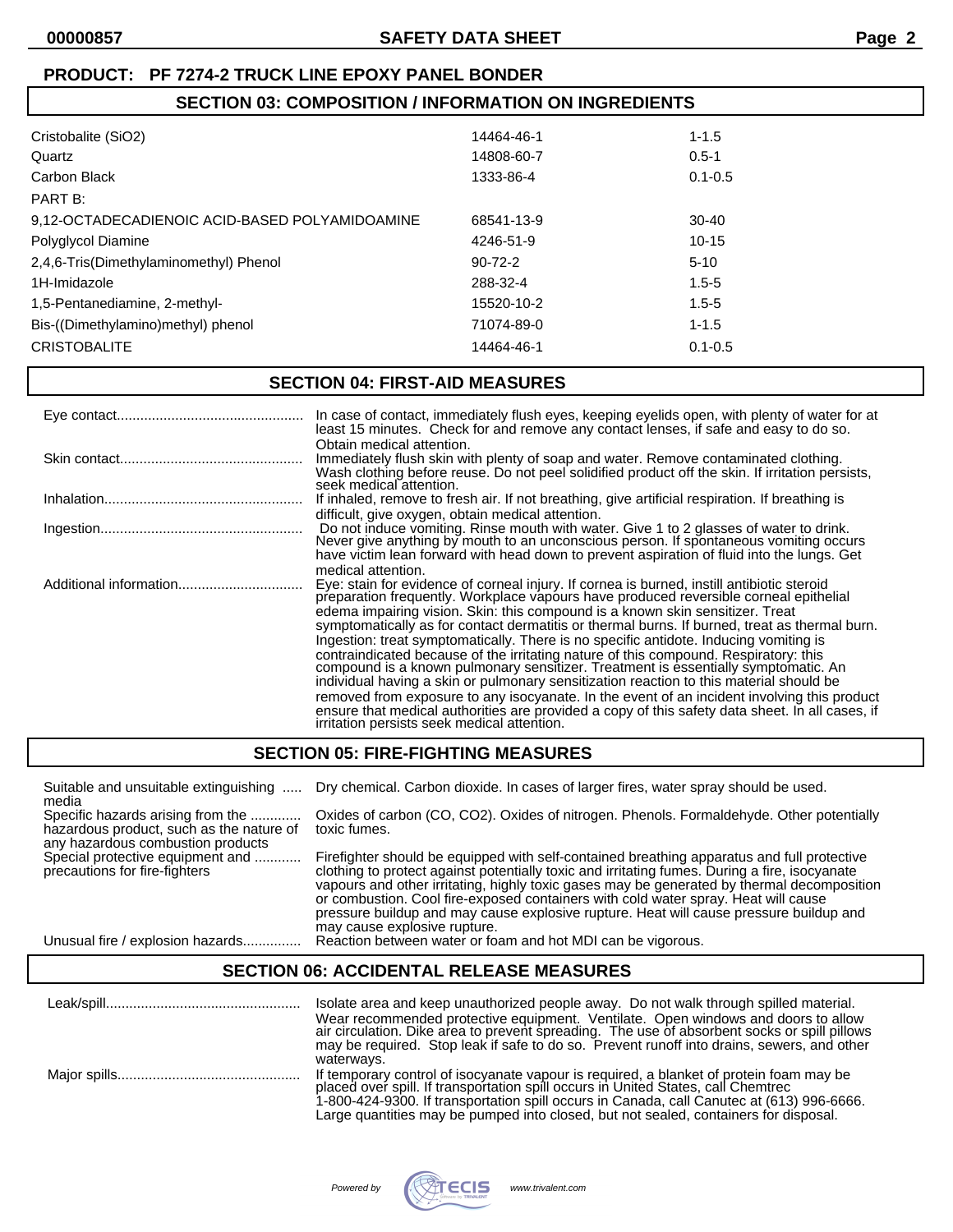### **SECTION 06: ACCIDENTAL RELEASE MEASURES**

 Clean up................................................... Use a heat gun and a scraper to remove cured adhesive. Prior to using a heat gun, ensure that the surface can withstand the heat generated by the gun.

## **SECTION 07: HANDLING AND STORAGE**

Precautions for safe handling.................... Avoid skin and eye contact. Do not breathe vapours, mist or dust. Use adequate ventilation. Decomposition products can be highly toxic and irritating. Individuals with lung or breathing problems or prior allergic reactions to isocyanates must not be exposed to vapour or spray mist. Warning properties (irritation of the eyes, nose and throat or odour) are not adequate to prevent chronic overexposure from inhalation. Handle in accordance with good industrial hygiene and safety practices. Wash thoroughly after handling. Wear respiratory protection if material is heated, sprayed, used in confined space, or if exposure limit is exceeded. Employee education and training are important. Conditions for safe storage, including any Store in tightly closed containers to prevent moisture contamination. Store in a cool, dry incompatibilities and well ventilated area. Do not reseal if contamination is suspected. Exposure to vapours of heated isocyanates can be extremely dangerous.

# **SECTION 08: EXPOSURE CONTROLS / PERSONAL PROTECTION**

| INGREDIENTS                                                                                                                                                                                                                                                                                                                                                                                                                                                                                                                                                                                                                                                                                                                                                                                                                                                                                                                                                                   | TWA                            | <b>ACGIH TLV</b><br><b>STEL</b>                                                                                                                                                         | <b>OSHA PEL</b><br>PEL        | STEL            | <b>NIOSH</b><br><b>REL</b> |
|-------------------------------------------------------------------------------------------------------------------------------------------------------------------------------------------------------------------------------------------------------------------------------------------------------------------------------------------------------------------------------------------------------------------------------------------------------------------------------------------------------------------------------------------------------------------------------------------------------------------------------------------------------------------------------------------------------------------------------------------------------------------------------------------------------------------------------------------------------------------------------------------------------------------------------------------------------------------------------|--------------------------------|-----------------------------------------------------------------------------------------------------------------------------------------------------------------------------------------|-------------------------------|-----------------|----------------------------|
| <b>POLYMER</b>                                                                                                                                                                                                                                                                                                                                                                                                                                                                                                                                                                                                                                                                                                                                                                                                                                                                                                                                                                | Not Established                | Not Established                                                                                                                                                                         | Not Established               | Not Established | Not Established            |
| CYCLOHEXANEDIMETH Not established<br>ANOL DIGLYCIDYL<br><b>ETHER</b>                                                                                                                                                                                                                                                                                                                                                                                                                                                                                                                                                                                                                                                                                                                                                                                                                                                                                                          |                                | Not established                                                                                                                                                                         | Not established               | Not established | Not established            |
| 3-(Trimethoxysilyl) Propyl Not Established<br>Glycidil                                                                                                                                                                                                                                                                                                                                                                                                                                                                                                                                                                                                                                                                                                                                                                                                                                                                                                                        |                                | Not Established                                                                                                                                                                         | Not Established               | Not Established | Not Established            |
| Cristobalite (SiO2)                                                                                                                                                                                                                                                                                                                                                                                                                                                                                                                                                                                                                                                                                                                                                                                                                                                                                                                                                           | $0.025$ mg/m3                  | Not Established                                                                                                                                                                         | $0.05$ mg/m $3$               | Not Established | $0.05$ mg/m $3$            |
| Quartz                                                                                                                                                                                                                                                                                                                                                                                                                                                                                                                                                                                                                                                                                                                                                                                                                                                                                                                                                                        | 0.025 mg/m3                    | Not Established                                                                                                                                                                         | $0.1$ mg/m $3$<br>Respiratory | Not Established | $0.05$ mg/m $3$            |
| Carbon Black                                                                                                                                                                                                                                                                                                                                                                                                                                                                                                                                                                                                                                                                                                                                                                                                                                                                                                                                                                  | $3$ mg/m $3$                   | Not established                                                                                                                                                                         | $3.5$ mg/m $3$                | Not established | $3.5$ mg/m $3$             |
|                                                                                                                                                                                                                                                                                                                                                                                                                                                                                                                                                                                                                                                                                                                                                                                                                                                                                                                                                                               | CA ON: 3 mg/m3 (Inhalable) TWA |                                                                                                                                                                                         |                               |                 |                            |
| 9.12-OCTADECADIENOI<br>C ACID-BASED<br>POLYAMIDOAMINE                                                                                                                                                                                                                                                                                                                                                                                                                                                                                                                                                                                                                                                                                                                                                                                                                                                                                                                         | Not established                | Not established                                                                                                                                                                         | Not established               | Not established | Not established            |
| Polyglycol Diamine                                                                                                                                                                                                                                                                                                                                                                                                                                                                                                                                                                                                                                                                                                                                                                                                                                                                                                                                                            | Not Established                | Not Established                                                                                                                                                                         | Not Established               | Not Established | Not Established            |
| 2,4,6-Tris(Dimethylamino<br>methyl) Phenol                                                                                                                                                                                                                                                                                                                                                                                                                                                                                                                                                                                                                                                                                                                                                                                                                                                                                                                                    | Not established                | Not established                                                                                                                                                                         | Not established               | Not established | Not established            |
| 1H-Imidazole                                                                                                                                                                                                                                                                                                                                                                                                                                                                                                                                                                                                                                                                                                                                                                                                                                                                                                                                                                  | Not Established                | Not Established                                                                                                                                                                         | Not Established               | Not Established | Not Established            |
| 1,5-Pentanediamine,<br>2-methyl-                                                                                                                                                                                                                                                                                                                                                                                                                                                                                                                                                                                                                                                                                                                                                                                                                                                                                                                                              | Not Established                | Not Established                                                                                                                                                                         | Not Established               | Not Established | Not Established            |
| Bis-((Dimethylamino)meth Not established<br>yl) phenol                                                                                                                                                                                                                                                                                                                                                                                                                                                                                                                                                                                                                                                                                                                                                                                                                                                                                                                        |                                | Not established                                                                                                                                                                         | Not established               | Not established | Not established            |
| <b>CRISTOBALITE</b>                                                                                                                                                                                                                                                                                                                                                                                                                                                                                                                                                                                                                                                                                                                                                                                                                                                                                                                                                           | $0.025$ mg/m3                  | Not established                                                                                                                                                                         | Not established               | Not established | $0.05$ mg/m $3$            |
|                                                                                                                                                                                                                                                                                                                                                                                                                                                                                                                                                                                                                                                                                                                                                                                                                                                                                                                                                                               |                                |                                                                                                                                                                                         |                               |                 |                            |
| Chemical safety goggles. Chemical safety goggles and full faceshield if a splash hazard exists. Contact lenses should not be worn when working with this chemical.<br>In case of insufficient ventilation, wear suitable respiratory equipment. An approved air<br>purifying respirator with organic vapour cartridges and particulate prefilter can be used to<br>minimize exposure. However, this should be permitted only for short periods of time $(< 1$<br>hour) at relatively low concentrations (at or near the exposure limit). Protection provided by air-purifying respirators is limited. The use of a positive pressure air supplied respirator is<br>mandatory when airborne concentrations are not known or airborne solvent levels are 10<br>times the appropriate exposure limit or spraying is performed in a confined space or with<br>limited ventilation. Use NIOSH approved respirator or equipment. Do not exceed the use<br>limits of the respirator. |                                |                                                                                                                                                                                         |                               |                 |                            |
|                                                                                                                                                                                                                                                                                                                                                                                                                                                                                                                                                                                                                                                                                                                                                                                                                                                                                                                                                                               |                                | Chemical resistant gloves: butyl rubber, nitrile rubber, neoprene, PVC. Practice good<br>hygiene, wash thoroughly before handling any food.                                             |                               |                 |                            |
|                                                                                                                                                                                                                                                                                                                                                                                                                                                                                                                                                                                                                                                                                                                                                                                                                                                                                                                                                                               |                                | Wear adequate protective clothes. Wear long sleeves and trousers to prevent dermal<br>exposure.                                                                                         |                               |                 |                            |
|                                                                                                                                                                                                                                                                                                                                                                                                                                                                                                                                                                                                                                                                                                                                                                                                                                                                                                                                                                               |                                | Safety boots per local regulations.<br>Eye wash facility and emergency shower should be in close proximity. Educate and train<br>employees on the safe use and handling of the product. |                               |                 |                            |

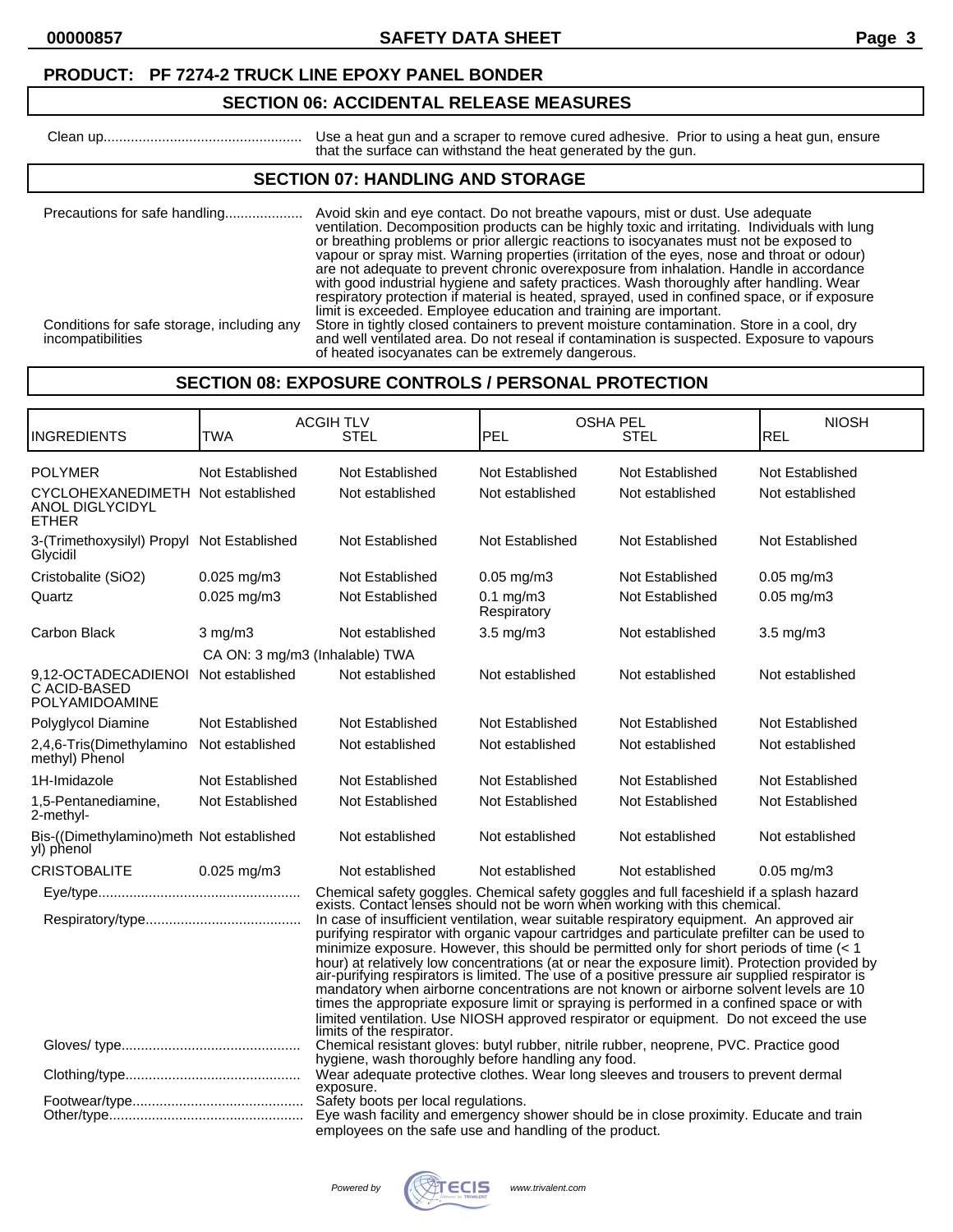# **SECTION 08: EXPOSURE CONTROLS / PERSONAL PROTECTION**

| Appropriate engineering controls | Mechanical ventilation systems used to ventilate corrosive storage or process areas must<br>be designed with components that are corrosion resistant. Ventilate adequately. Exhaust<br>air may need to be cleaned by scrubbers or filters to reduce environmental contamination.<br>Vent work area to ensure airborne concentrations are below the current occupational<br>exposure limits. Avoid breathing mists; if general ventilation or local exhaust is inadequate,<br>persons exposed to mists should wear approved breathing devices. |
|----------------------------------|-----------------------------------------------------------------------------------------------------------------------------------------------------------------------------------------------------------------------------------------------------------------------------------------------------------------------------------------------------------------------------------------------------------------------------------------------------------------------------------------------------------------------------------------------|
| Exposure limits                  |                                                                                                                                                                                                                                                                                                                                                                                                                                                                                                                                               |

# **SECTION 09: PHYSICAL AND CHEMICAL PROPERTIES**

|                                                                                            |      | Part B:. Viscous liquid.<br>Part B:. Tan.                                                                                  |  |
|--------------------------------------------------------------------------------------------|------|----------------------------------------------------------------------------------------------------------------------------|--|
|                                                                                            |      | Part B:. Very faint, amine-like.                                                                                           |  |
|                                                                                            |      |                                                                                                                            |  |
|                                                                                            |      |                                                                                                                            |  |
|                                                                                            |      |                                                                                                                            |  |
|                                                                                            |      |                                                                                                                            |  |
|                                                                                            |      |                                                                                                                            |  |
|                                                                                            |      | Relative Density (Specific Gravity) Part A:. 1.089 g/cm3 @ 20C. 9.06 lb/gal @ 25C. Part B:. 1.13 g/cm3 @ 20C. 9.4 lb/gal @ |  |
|                                                                                            | 25C. |                                                                                                                            |  |
| Melting / Freezing point (deg C) Part A: . Not available.                                  |      | Part B: . No data.                                                                                                         |  |
|                                                                                            |      |                                                                                                                            |  |
| Initial boiling point / boiling range (deg C). Part A:. >200°C (>392°F). Part B:. No data. |      |                                                                                                                            |  |
|                                                                                            |      |                                                                                                                            |  |
|                                                                                            |      |                                                                                                                            |  |
| Auto ignition temperature (deg C) Part A:. Not available.                                  |      |                                                                                                                            |  |
|                                                                                            |      | e.<br>Part B: No data.<br>Part B: No Data                                                                                  |  |
|                                                                                            |      | Part B: No data.                                                                                                           |  |
| Partition coefficient — n-octanol/water Part A: . Not available.                           |      | Part B: . No data.                                                                                                         |  |
|                                                                                            |      | Part B: . No data.                                                                                                         |  |
|                                                                                            |      | Part B: . No data.                                                                                                         |  |

# **SECTION 10: STABILITY AND REACTIVITY**

| Conditions to avoid, including static                             | Stable at normal temperatures and pressures.<br>Contact with moisture and other materials will react with isocyanates.<br>Excessive heat, flames and sparks, exposure to air and moisture.<br>Acids, amines, bases, fluorides, oxidizing agents, peroxides, water. |
|-------------------------------------------------------------------|--------------------------------------------------------------------------------------------------------------------------------------------------------------------------------------------------------------------------------------------------------------------|
| discharge, shock or vibration<br>Hazardous decomposition products | Carbon oxides, formaldehydes, hydrocarbons, hydrogen cyanide, nitrogen oxides, phenols,                                                                                                                                                                            |
| Possibility of hazardous reactions                                | silicone polymers.<br>Product will not undergo hazardous polymerization.                                                                                                                                                                                           |

# **SECTION 11: TOXICOLOGICAL INFORMATION**

| <b>INGREDIENTS</b>                             | <b>LC50</b>                   | LD50                                                     |
|------------------------------------------------|-------------------------------|----------------------------------------------------------|
| <b>POLYMER</b>                                 | No Data                       | 2,020 mg/kg oral rat                                     |
| CYCLOHEXANEDIMETHANOL DIGLYCIDYL ETHER         | No Data                       | 2,500 mg/kg oral (rat)                                   |
| 3-(Trimethoxysilyl) Propyl Glycidil            | $>5.3$ mg/L                   | 8,025 mg/kg (oral rat)<br>4,250<br>mg/kg (dermal rabbit) |
| Cristobalite (SiO2)                            | No Data                       | 8030 mg/kg oral, rat 4248 mg/kg<br>dermal, rabbit        |
| Quartz                                         | Not Available                 | Not Available                                            |
| <b>Carbon Black</b>                            | Not available                 | >10,000 mg/kg oral rat<br>3,000 mg/kg dermal rabbit      |
| 9,12-OCTADECADIENOIC ACID-BASED POLYAMIDOAMINE | No Data                       | No data                                                  |
| Polyglycol Diamine                             | 2.9 mg/L rat                  | 1,690 mg/kg oral rat $>2150$ mg/kg<br>dermal rabbit      |
| 2,4,6-Tris(Dimethylaminomethyl) Phenol         | >0.5 mg/L 1Hr Inhalation, Rat | 1200 mg/kg oral rat 1280 mg/kg<br>dermal rabbit          |
| 1H-Imidazole                                   | No Data                       | 970 mg/kg oral rat                                       |
| 1,5-Pentanediamine, 2-methyl-                  | 4.9 mg/L                      | 1,690 mg/kg oral rat                                     |
| Bis-((Dimethylamino)methyl) phenol             | Not Available                 | Not Available                                            |
| <b>CRISTOBALITE</b>                            | No data                       | No data                                                  |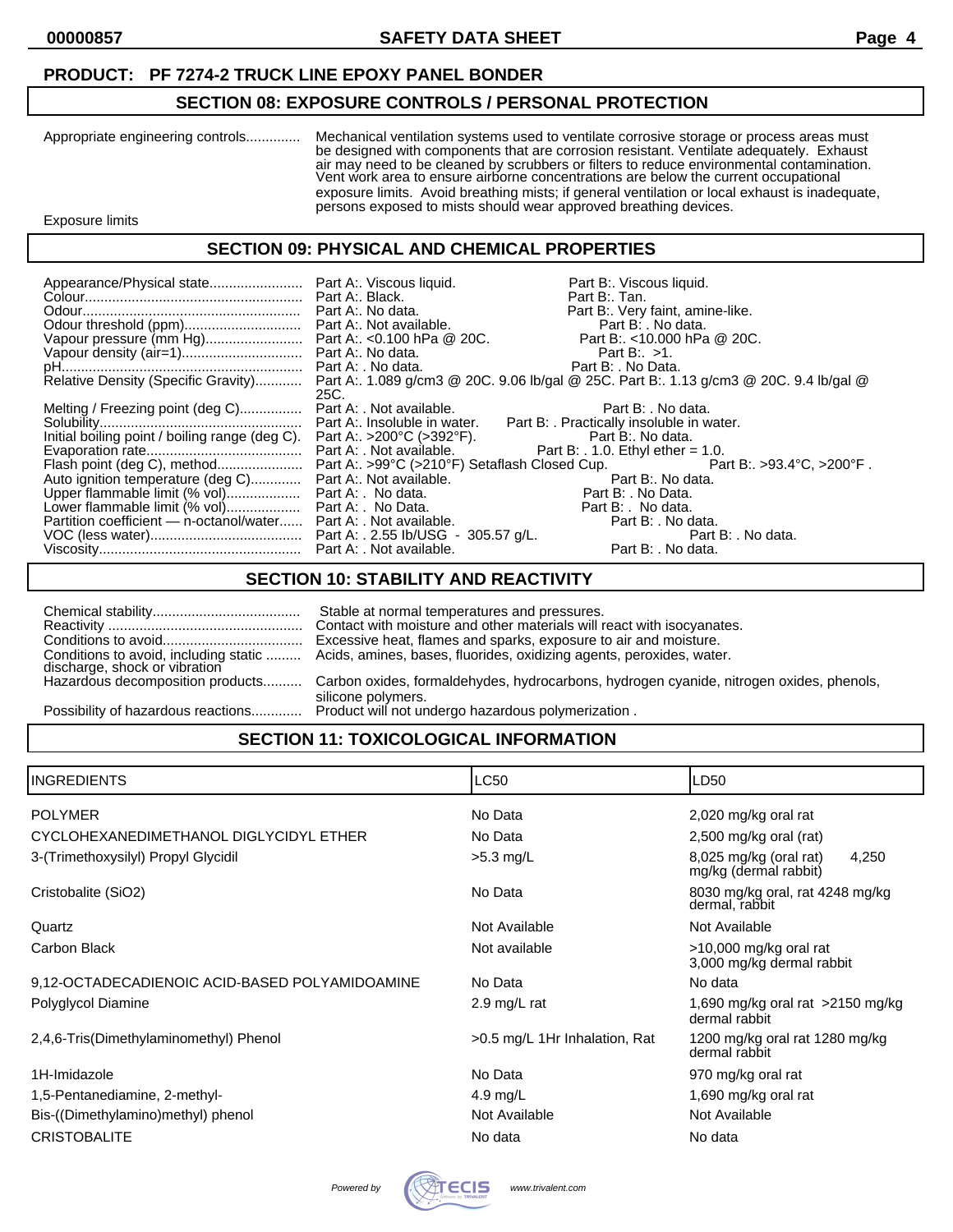## **SECTION 11: TOXICOLOGICAL INFORMATION**

|                             | Eye contact. Skin contact. Inhalation.<br>SKIN: Irritant. Can cause reddening, itching and swelling. May cause allergic reaction to<br>skin. Contact with fibrous glass or its dust can cause skin irritation. EYE: Product liquid,<br>aerosols or vapours are irritating. Can cause tearing, reddening and swelling.<br>INHALATION: Breathing this material may be harmful or fatal. Vapour/mists at<br>concentrations above the exposure limits can irritate (burning sensation) the mucous<br>membranes in the respiratory tract. This can cause a runny nose, sore throat, coughing,<br>chest discomfort, difficulty breathing and reduced pulmonary functioning. INGESTION:<br>Swallowing this material may be harmful or fatal. Symptoms can include severe stomach |
|-----------------------------|---------------------------------------------------------------------------------------------------------------------------------------------------------------------------------------------------------------------------------------------------------------------------------------------------------------------------------------------------------------------------------------------------------------------------------------------------------------------------------------------------------------------------------------------------------------------------------------------------------------------------------------------------------------------------------------------------------------------------------------------------------------------------|
|                             | and intestinal irritation, abdominal pain and vomiting of blood.<br>SKIN: Can cause permanent skin damage. EYE: Can cause permanent eye damage and<br>can injure the cornea and cause blindness. INHALATION: Breathing this material may be<br>harmful or fatal. Prolonged and repeated exposure of dust may result in progressive and                                                                                                                                                                                                                                                                                                                                                                                                                                    |
|                             | permanent lung disease which may cause death from respiratory and/or heart failure.<br>INGESTION: Swallowing this material may be harmful or fatal. Symptoms can include<br>severe stomach and intestinal irritation, abdominal pain and vomiting of blood. Swallowing<br>this mater may cause burns and destroy internal tissues. Low blood pressure and shock<br>may also occur as a result of severe tissue injury.                                                                                                                                                                                                                                                                                                                                                    |
| Carcinogenicity of material | This product contains Crystalline silica and Carbon Black that are known to the State of                                                                                                                                                                                                                                                                                                                                                                                                                                                                                                                                                                                                                                                                                  |
|                             | California to cause cancer.<br>No reproductive effects in animal tests.                                                                                                                                                                                                                                                                                                                                                                                                                                                                                                                                                                                                                                                                                                   |

#### **SECTION 12: ECOLOGICAL INFORMATION**

|                               | Do not allow to |
|-------------------------------|-----------------|
| Persistence and degradability | Not available.  |

w to enter waters, waste water or soil.

## **SECTION 13: DISPOSAL CONSIDERATIONS**

Information on safe handling for disposal . Dispose of waste in accordance with all applicable federal, provincial/State and local and methods of disposal, including any regulations. Industrial incineration is the preferred method. Empty containers retain contaminated packaging product residue; observe all precautions for the product. Decontaminate containers prior to disposal. Empty decontaminated containers should be crushed to prevent reuse. Do not heat or cut empty containers with electric or gas torch as vapours and gases may be toxic.

### **SECTION 14: TRANSPORT INFORMATION**

|                              | Corrosive Liquid, Basic, Organic, N.O.S. (2,4,6-Tris(Dimethylaminomethyl)Phenol, Aliphatic<br>Amine) - Class 8 - UN3267 - Packing Group III - This product meets limited quantity                                                                                                            |
|------------------------------|----------------------------------------------------------------------------------------------------------------------------------------------------------------------------------------------------------------------------------------------------------------------------------------------|
| DOT Classification (Road)    | exemption when shipped in containers less than 5 litres.<br>UN3267 Corrosive Liquid, Basic, Organic, N.O.S. (2,4,6-Tris(Dimethylaminomethyl)Phenol,<br>Aliphatic Amine) - Class 8 - PG III - This product meets limited quantity exemption when<br>shipped in containers less than 5 litres. |
| IATA Classification (Air)    | Corrosive Liquid, Basic, Organic, N.O.S. (2,4,6-Tris(Dimethylaminomethyl)Phenol, Aliphatic<br>Amine) - Class 8 - UN3267 - Packing Group III.                                                                                                                                                 |
| IMDG Classification (Marine) | Corrosive Liquid, Basic, Organic, N.O.S. (2,4,6-Tris(Dimethylaminomethyl)Phenol, Aliphatic<br>Amine) - Class 8 - UN3267 - Packing Group III - EmS F-A, S-B.                                                                                                                                  |
|                              | Potential marine pollutant.<br>In accordance with Part 2.2.1 of the Transportation of Dangerous Goods Regulations (July<br>2, 2014) - we certify that classification of this product is correct                                                                                              |

## **SECTION 15: REGULATORY INFORMATION**

| <b>SARA Title III</b>                           | On Domestic Substances List (DSL).<br>All components are listed.<br>This product is considered hazardous under the OSHA Hazard Communication Standard.                                 |
|-------------------------------------------------|----------------------------------------------------------------------------------------------------------------------------------------------------------------------------------------|
| Section 302 - extremely hazardous<br>substances | None.                                                                                                                                                                                  |
| Section 311/312 - hazard categories             | Immediate health, delayed health.<br>None.                                                                                                                                             |
| EPA hazardous air pollutants (HAPS)<br>40CFR63  | None.                                                                                                                                                                                  |
|                                                 | This product contains crystalline silica (Quartz) and carbon black that are known to the<br>State of California to cause cancer. This product contains Carbon Black known to the State |

of California to cause cancer.